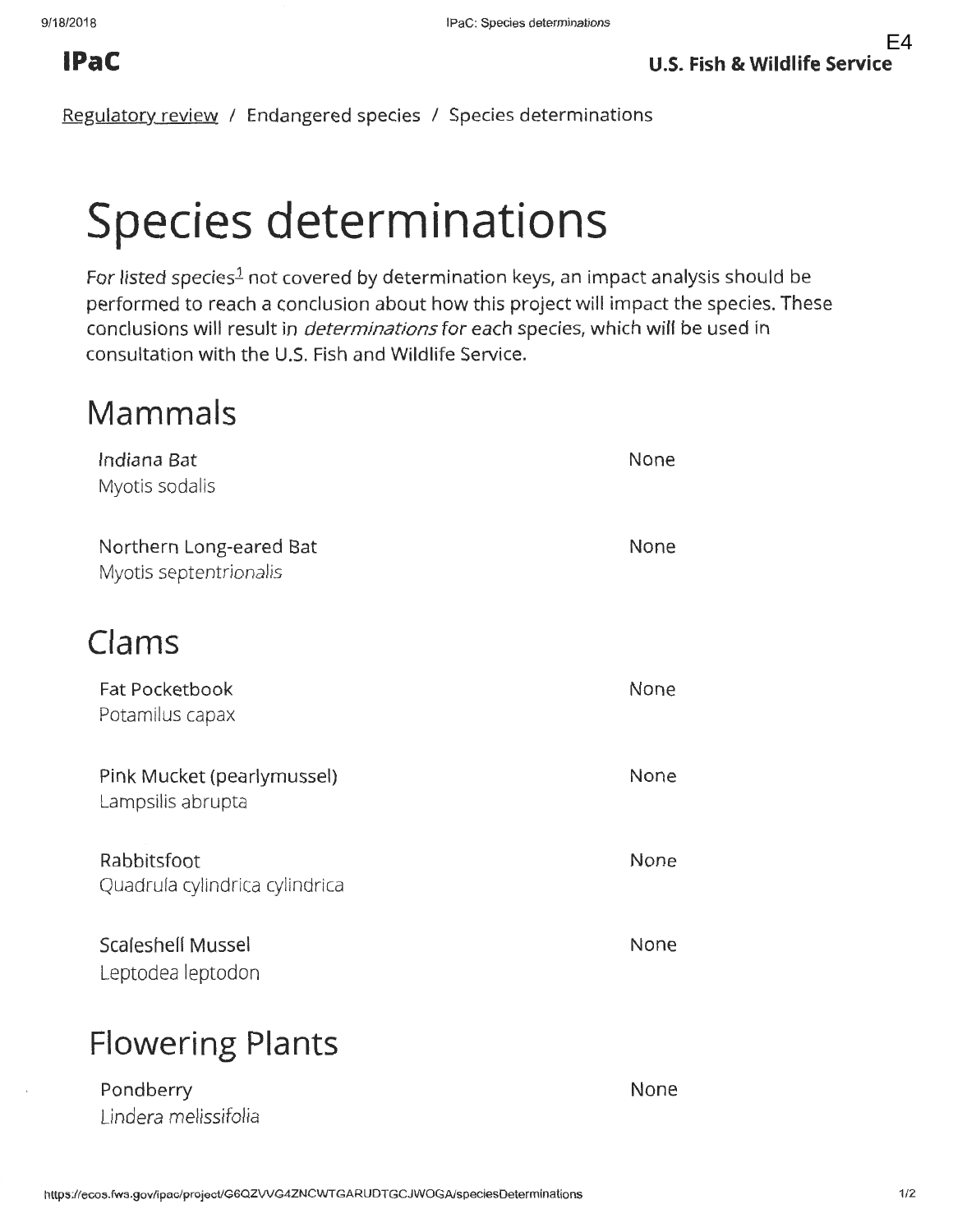### **Critical habitats**

THERE ARE NO CRITICAL HABITATS AT THIS LOCATION.

1. Species listed under the Endangered Species Act are threatened or endangered; IPaC also shows species that are candidates, or proposed, for listing. See the listing status page for more information.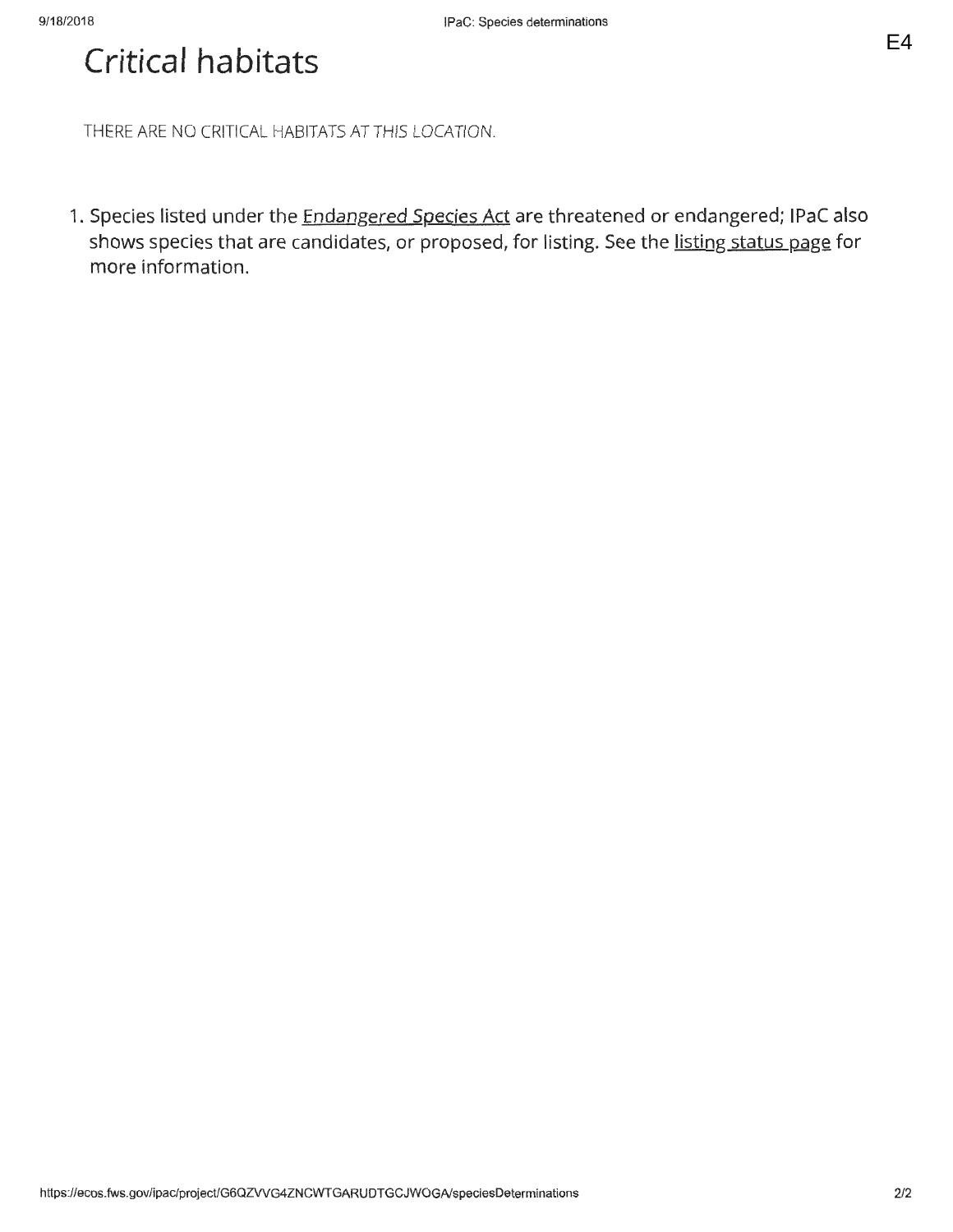# Regulatory review

The IPaC regulatory review process helps evaluate the potential impacts of your project on resources managed by the U.S. Fish and Wildlife Service. It walks through regulations covering each protected resource, and offers suggestions and assistance in designing your project.



Endangered species are protected under the Endangered Species Act $\frac{1}{2}$ .

#### <u>**7** endangered species</u> are known to occur or may be affected by activities in</u> **this location.**

- $\vee$  Request an official species list An official species list was generated about a minute ago (9/18/2018, 11:42:45 AM).
- Evaluate determination keys There was <u>one determination key</u> available for this project. You have skipped it.

#### **3 Make effect determinations**

For each listed species in the project area, a determination must be made regarding the potential effects of this project. Species that are not covered by determination keys must be evaluated manually.

## **l1 i** Migratory birds

Certain birds are protected under the Migratory Bird Treaty Act<sup>3</sup> and the Bald and Golden Eagle Protection Act<sup>4</sup>.

THERE ARE NO MIGRATORY BIRDS OF CONSERVATION CONCERN EXPECTED TO OCCUR AT THIS LOCATION.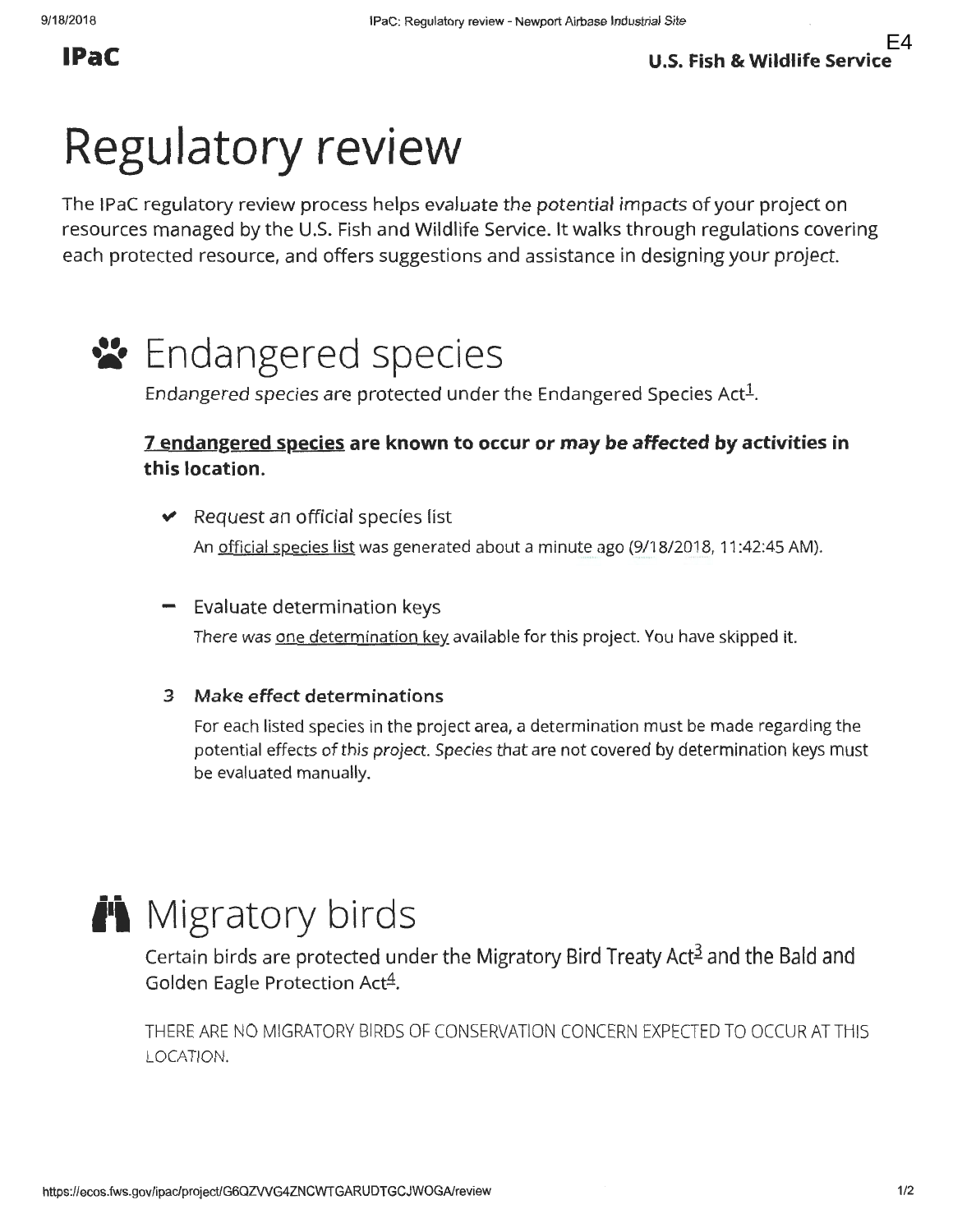## **g Facilities**

U.S. Fish and Wildlife Service facilities are protected under the National Wildlife Refuge System Administration Act<sup>8</sup> and the National Fish Hatchery System<sup>2</sup>.

THERE ARE NO U.S. FISH AND WILDLIFE SERVICE REFUGES OR FISH HATCHERIES AT THIS LOCATION.



## **a Wetlands**

Wetlands and other aquatic habitats may be subject to regulation under Section 404 of the Clean Water Act<sup>10</sup>, or other State/Federal statutes.

THERE ARE NO KNOWN WETLANDS AT THIS LOCATION.

- 1. The Endangered Species Act (ESA) of 1973.
- 2. Species listed under the Endangered Species Act are threatened or endangered; IPaC also shows species that are candidates, or proposed, for listing. See the listing status page for more information.
- 3. The Migratory Birds Treaty Act of 1918.
- 4. The Bald and Golden Eagle Protection Act of 1940.
- 5. NOAA Fisheries, also known as the National Marine Fisheries Service (NMFS), is an office of the National Oceanic and Atmospheric Administration within the Department of Commerce.
- 6. The National Wildlife Refuge System Administration Act of 1966.
- 7. The National Fish Hatchery System.
- 8. Section 404 of the Clean Water Act establishes a program to regulate the discharge of dredged and fill material into waters of the United States, including wetlands.